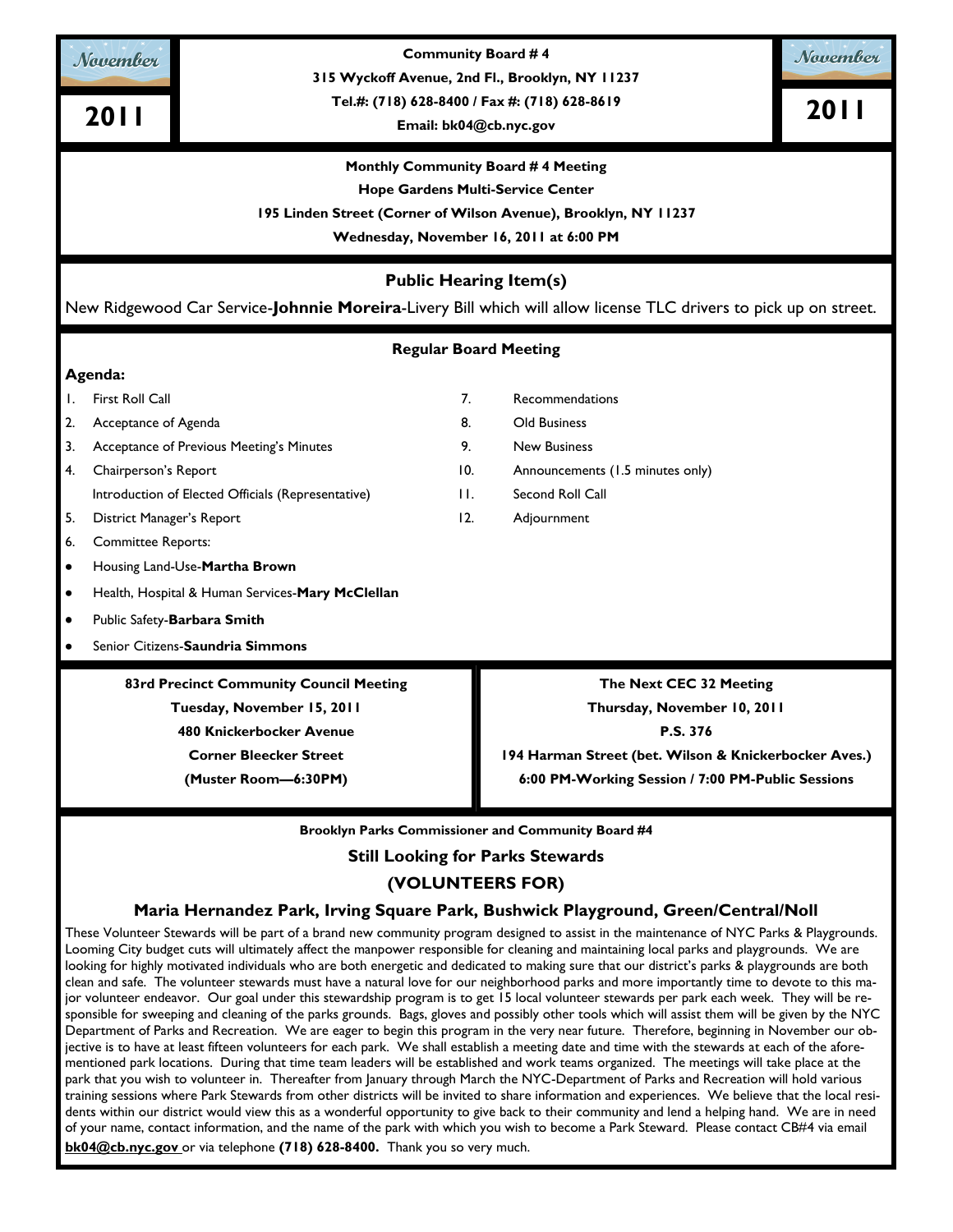

The NYC Office of Administrative Trials and Hearings' Health Tribunal now offers Hearings-by-Phone. This means you will not have to come to the Tribunal in person to have your hearing with a judge.

Most tickets will be able to have hearing over the telephone, but there are some exceptions. To find out if you can have a hearing-by-Phone and to schedule it, please call (212) 361- 1060 before the hearing date listed on your ticket.



War through the wars in Iraq and Afghanistan. Services include Supportive Housing, Employment Readiness and Job Placement, Mental and Physical Wellness Programs, and Financial Management.

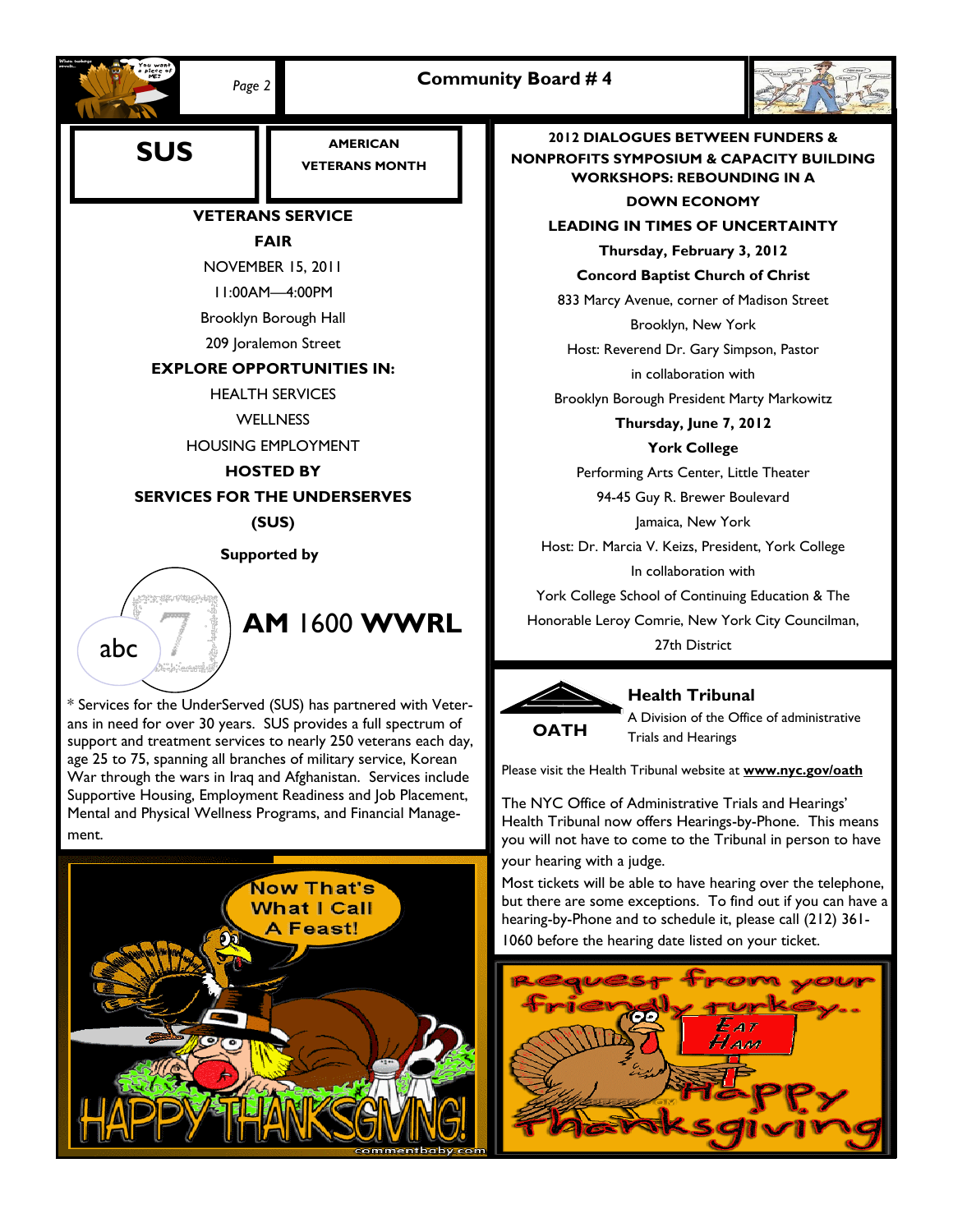



## **SAFE SURRENDER**

COURT COMES TO CHURCH

**Friday, December 2 & Saturday, December 3, 2011**

**The Mount Sion Baptist Church**

**365 Ralph Ave., Brooklyn, NY**

**9 AM—3 PM**

# **PASTOR DAN CRAIG**

#### **718-771-7777**

**The Court and Defense Attorneys Will Be Available to Resolve Any Outstanding Summons Warrants Including:**

**Unlawful Possession of Marijuana**

**Unlawful Possession of Alcohol in Public**

- **Unlawful Possession of Handcuffs**
	- **Littering**
- **Riding a Bicycle on the Sidewalk**
	- **Making Unreasonable Noise**
		- **Animal Nuisance**
- **Failure to have a Dog License**
	- **Unleashed Dog**
		- **Spitting**
		- **Trespass**
	- **Disorderly Conduct**
		- **Loitering**
	- **In the Park after Closing**
- **Failure to Comply with a Posted Sign in Park**

**For More Info Call: 718-250-3888**

**www.projectsafesurrender2011.org RESOURCE FAIR & FOOD WILL BE AVAILABLE AT: SHIRLEY CHISHOLM DAY CARE CENTER INC., 11**

### **2023 PACIFIC ST., BROOKLYN, NY 11233**

#### **718-756-1720**

WHILE THIS IS NOT AMNESTY, FAVORABLE CONSID-ERATION WILL BE GIVEN TO THOSE WHO PARTICI-PATE



### **Garden Apprentice Program**

Brooklyn Botanic Garden's garden-based, hands-on apprenticeship for students in grades 8-11

#### **bbq.org/gap**

1000 Washington Avenue

Brooklyn, NY 11225

718-623-7200

Work with other teens and build valuable **job skills** as you learn about **urban agriculture** and the **environment** in one of the world's bestknown public gardens!

Acceptance into each tier of **GAP** is through a competitive application process and requires a **nine-month commitment,** March-November. Rising apprentices earn increasing levels of compensation.

**TIERS:**

**Discovery Guides** Grades 8-9

Assist instructors in Children's Garden programs

**Garden Corps** Grade 10

Work alongside scientists, educators, horticulturists

**Junior Apprentices** Grade 11

Create education stations for Garden visitors

**Senior Apprentices**

Work as paid staff in the Children's Garden after successful completion of Junior Apprenticeship

**OPEN HOUSE**

November 12, 1p.m.-Registration required!

**Applications for 2012** will be available online in October 2011 at bbg.org/gap, due December 7, 2011.

To register, contact us at gap@bbg.org or 718-623-7252.

## **PENNY INCREASE IN PRICE OF FOREVER STAMPS**

**Beginning early next year, customers will spend a penny more** to mail letters to any location in the United States, the first price change for First-Class Mail stamps (Forever stamps) since May 2009. **The new 45-cent price for Forever stamps** is among price changes filed with the Postal Regulatory Commission (PRC). **Highlights of the new single-piece First-Class Mail pricing, effective Jan. 22, 2012, include:**

- **Letters (1 oz.)- 1-cent increase to 45 cents**
- **Letters additional ounces-unchanged at 20 cents**  $\bullet$
- **Postcards– 3-cent increase to 32 cents**
- **Letters to Canada or Mexico (1 oz.)- 5-cent increase to 85 cents**
- **Letters to other international destinations– 7-cent increase to \$1.05**

Prices also will change for other mailing services, including Standard Mail, Periodicals, Package Services and Extra Services.

**Express Mail and Priority Mail prices will remain the same.**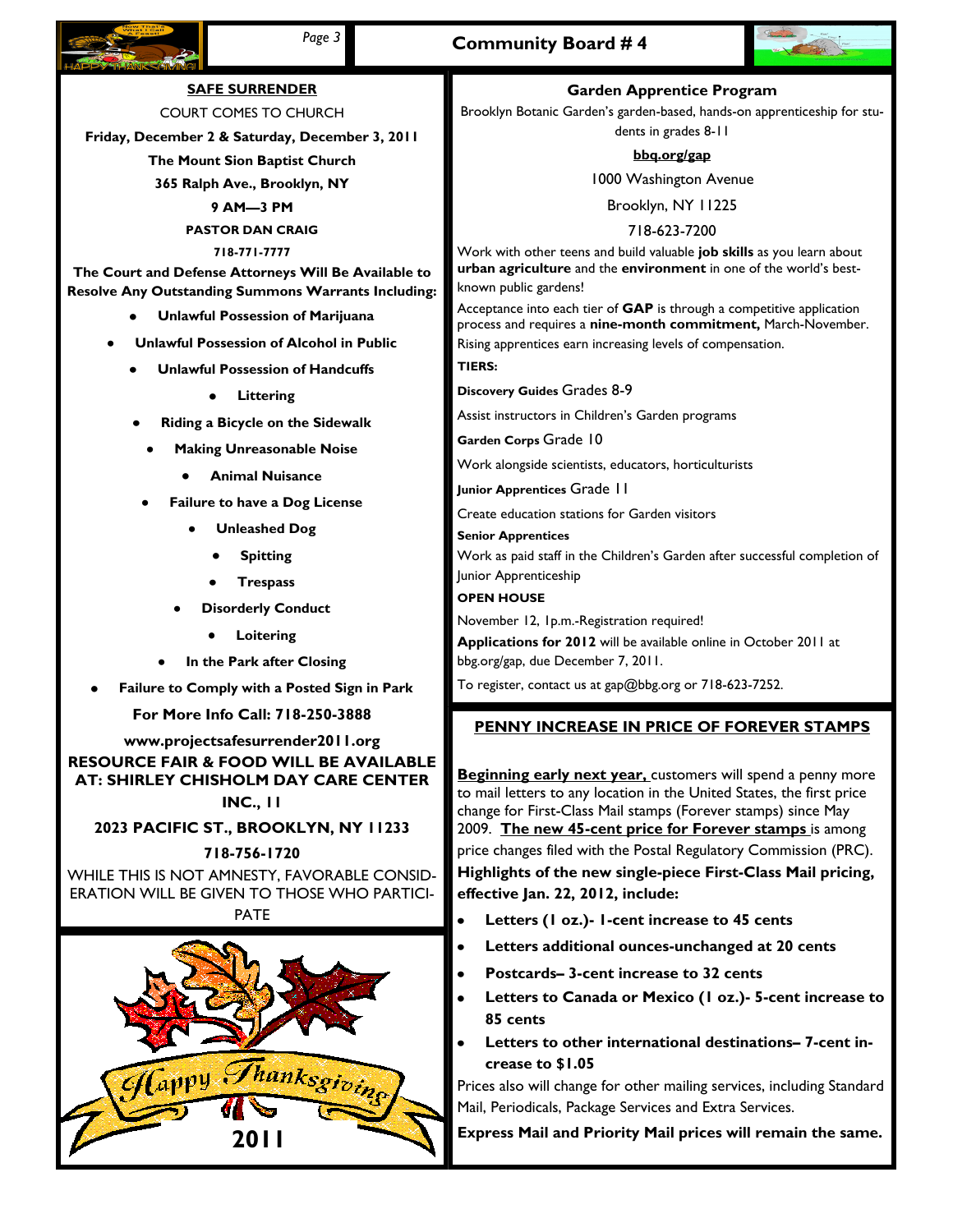



**HHC** NEW YORK CITY

**HEALTH AND HOSPITALS CORPORATION**

# **nyc.gov/hhc**

## **Notice of**

**FY 2012**

### **Annual Public**

#### **Meetings**

The Board of Directors of the New York City Health and Hospitals Corporation invite you to attend its Fiscal Year 2012 Annual Public Meetings in accordance with 7384(10) of the HHC Enabling Act.

Following a report on the activities of the Corporation, the public is invited to make oral and/or written presentations. Allotted speaking time is FIVE (5) minutes. Speakers are asked to register in advance by writing or calling.

**Ms. Patricia Lockhart, Secretary to the Corporation, New York City Health and Hospitals Corporation,** 

**125 Worth Street, Room 519,** 

**New York, New York 10013**

**Telephone: 212-788-3360**

**Limited Interpreter and American sign language services are available upon request in advance of registration deadline dates ONLY.**

On-site registration will be available at each location on the day of the meeting beginning at 5:30 p.m. and ending at 6:30 p.m. Speakers who register in advance will be given priority on the speaking schedule. These events are Wheelchair accessible.

> **Brooklyn WEDNESDAY, DECEMBER 7, 2011—6 PM**

> **Woodhull Medical & Mental Health Center**

760 Broadway

Delores E. Jackson Auditorium, 3rd Floor

Brooklyn, NY 11206

Advance Registration Deadline: December 5

**Queens MONDAY, NOVEMBER 28, 2011—6 PM Elmhurst Hospital Center** 79-01 Broadway

Auditorium-Main Entrance-A1-22

Elmhurst, NY 11373

Advance Registration: Deadline: November 25

SAVE THE DATE

December 13th, 2011 4 PM-8 PM

**Brooklyn Children's Center**

## **OPEN HOUSE**

**Brooklyn Children's Center is please to announce the opening of new programs services designed to best serve our youth, their families** 

#### **and their communities.**

Please come join us for the **NEW** Brooklyn Children's Center Open House and learn more about our

new outpatient behavioral health programs.

- **DAY TREATMENT**
- **LEARNING RESOUCE CENTER**
- **BEHAVIORAL HEALTH CLINIC**
	- **COMMUNITY RESPITE**
- **INTENSIVE DAY TREATMENT**
- **INTENSIVE CASE MANAGEMENT**

1819 Bergen St., Brooklyn, NY 11233 Phone: (718) 221-4500 Fax: (718) 221-4573

## **Learn About Judicial Candidates**

**In New York State**



**Judges make decisions** that affect our everyday lives, to uphold the constitution and protect our rights.

**Your vote will help determine** who should serve as trial court judge in New York State.

**Your vote will help ensure** that the justice system functions properly-It's your civic responsibility.

Go to **NYcourts.gov/vote**,

a non-partisan website, to

learn about the judicial

candidates in your district

### **Nycourts.gov/vote**